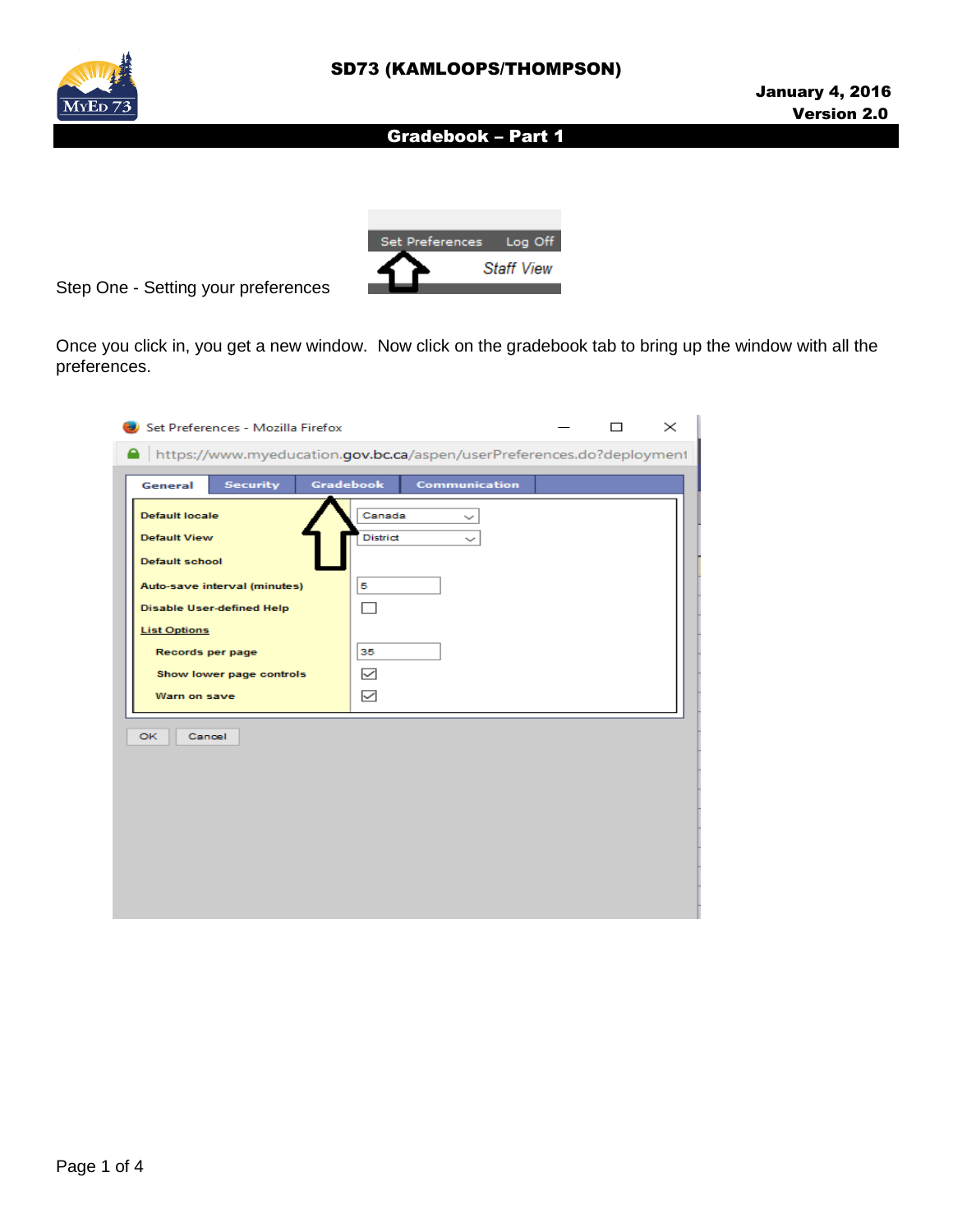

You decide what to put a checkmark beside. See the next page for detailed explanation of each section. Suggestions are in brackets. You can change your preferences anytime.

| Set Preferences - Mozilla Firefox                                      | ×                                            |
|------------------------------------------------------------------------|----------------------------------------------|
| https://www.myeducation.gov.bc.ca/aspen/userPreferences.do             |                                              |
| <b>General</b><br><b>Security</b><br><b>Gradebook</b>                  | <b>Communication</b>                         |
|                                                                        |                                              |
| <b>Shade alternate lines</b>                                           | $\checkmark$<br>✓                            |
| <b>Track administrator updates</b><br><b>Tab direction</b>             | Across $\sim$                                |
| <b>Show studies</b>                                                    |                                              |
|                                                                        | ✓                                            |
| Enable gradebook features                                              |                                              |
| Assignment column order                                                | Date due (descending) $\vee$<br>$\checkmark$ |
| Show points in headers                                                 | $\checkmark$                                 |
| Show category names in headers<br><b>Publish assignment statistics</b> | П                                            |
| Show student alerts                                                    | $\checkmark$                                 |
| Show course selection recommendation                                   | П                                            |
| <b>Anchor averages</b>                                                 |                                              |
| <b>Missing Assignments</b>                                             |                                              |
| Show missing column                                                    | $\checkmark$                                 |
|                                                                        | $\checkmark$                                 |
| Count empty as missing<br><b>Show unscored</b>                         |                                              |
| <b>Averages</b>                                                        |                                              |
| <b>Default weighting</b>                                               |                                              |
| <b>Decimals</b>                                                        | 0                                            |
|                                                                        | Qχ                                           |
| <b>Grade scale</b>                                                     |                                              |
| <b>Semester Cumulative average</b>                                     | ✓                                            |
| <b>Cumulative average</b>                                              |                                              |
| OK.<br>Cancel                                                          |                                              |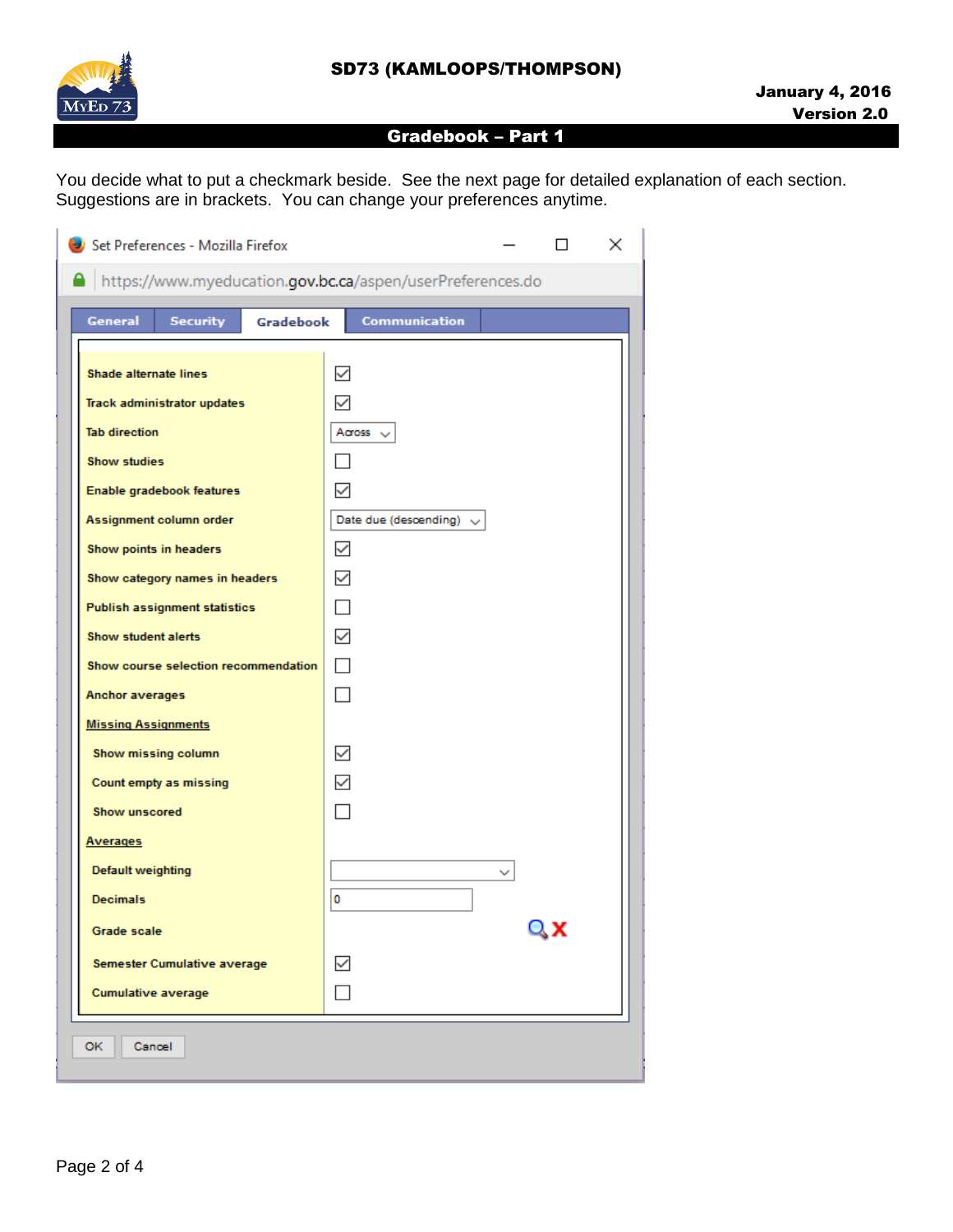

**Shade alternate lines** - in your gradebook the lines will show up as white and grey to distinguish between students (check)

**Track administrator updates** - if administration changes term (report card) mark, a blue exclamation point will appear to indicate that a change has been made (check)

**Tab direction** - personal preference as to whether you like to have it across or down

**Show Studies** - not something we do (uncheck)

**Enable gradebook features** - must be checked in order for gradebook to work (check)

**Assignment column order** - personal preference - Date due (descending) means that the the newest assignment will show up on the left - Date due (ascending) means that the newest assignment will show up on the right.

**Show points in headers** - displays total points for an assignment in the column header (check)

**Show category names in header** - displays abbreviated category code in the assignment column header (check)

**Publish assignment statistics** - for the parent portal - Do not check

**Show Student Alerts** - personal preference - (you can see the alerts from the student top tab so the suggestion is to not check this here - takes up screen space)

**Show course selection recommendation** - a high school feature (uncheck)

**Anchor averages** - displays a running average for the term that stays on the left (check) If you do not check this, the averages will move to the right as more assignments are added

**Missing assignments** - personal preference - if you choose to show a 'missing assignments' column, it makes sense to also check 'show empty as missing' Note that this will also count assignments that you haven't yet marked.

**Count empty as missing** - (see above)

**Show unscored** - not applicable at this time (uncheck)